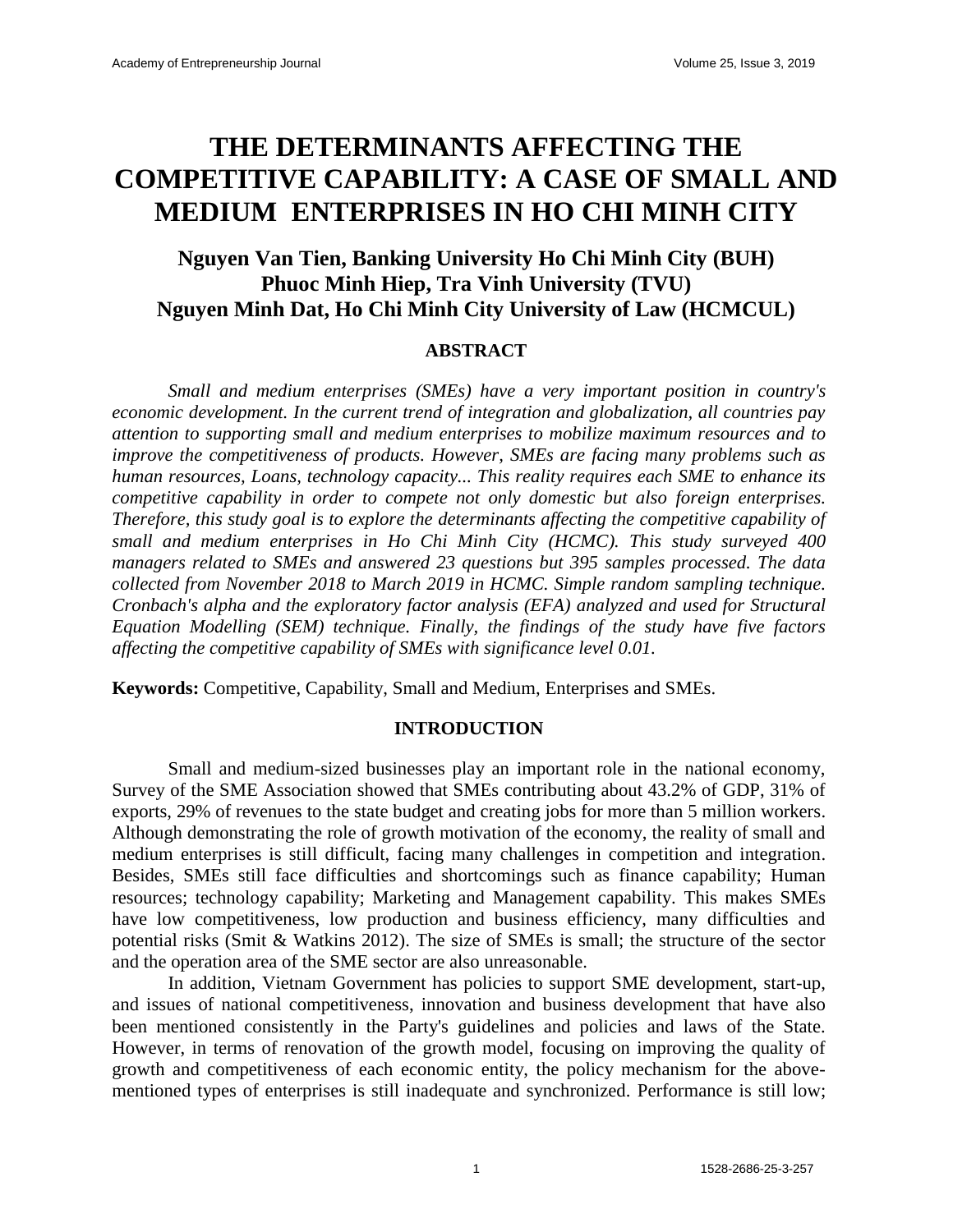productivity and efficiency of the economy are not high; the linkage between domestic and foreign enterprises is weak. Moreover, the gap between policy and practice is still large. The scale of SME support is also limited, the quality and support content is not as high as the support for consultancy information is backward, not specific and timely (Utami & Lantu 2014). Human resource training has not closely followed the actual needs of SMEs. Above mentioned things, the purpose of this study is to find out the determinants affecting the competitive capability of small and medium enterprises in Ho Chi Minh City. This study helps SMEs' managers who apply the research results for improving the competitive capability better in the future.

### **LITERATURE REVIEW**

### **The Competitive Capability (CC)**

Nowadays, the competitive capability has many different concepts. The competitiveness of enterprises is the ability to maintain and expand market share and profit of enterprises. This is a popular concept today, according to the competitiveness that is the ability to consume goods and services compared to competitors and the ability to profit of enterprises (Fornoni, et al., 2012). Besides, the competitive capability needs to show the ability to compete among enterprises. It has not only on the ability to attract and use production factors. It has the ability to consume goods, but also the ability to expand and the ability to create new products. So, the competitiveness of enterprises is the ability to maintain and improve competitive advantages in product consumption, expand consumption networks, attract and effectively use production factors to achieve benefits. This helps enterprises the high profit and sustainable development (Goedhuys & Veugelers 2012).

### **Finance Capability (FC)**

Financial capacity is a measure of the strength of enterprises, besides human factors, enterprises need to have a strong financial capacity to enhance their competitiveness. Financial capacity is the basis for enterprises to promote their strengths in people, develop products, expand the scale to dominate the market and improve the efficiency of production and business activities (Kabanda & Brown 2017). The results of expert interviews and discussion for this scale show that all experts believe that the financial ability of enterprises plays a decisive role in the business performance of enterprises. enterprises with good financial capacity will have a strong impact on the competitiveness of businesses and vice versa (Kolstad & Wiig 2015). Research results and discussions with experts have identified indicators of financial capacity of small and medium enterprises including: FC1: SMEs have lacked loans to produce and invest new technologies. FC2: SMEs managers have lacked the knowledge and experience in finance management. FC3: The ability of SMEs to mobilize capital is still very limited, mainly relying on equity capital. FC4: SMEs' capital accounts for about 50-70% from friends and relatives. The above mentioned financial capacity, the researchers have hypothesis following:

*H1: Finance capability has a positive impact on the competitive capability of small and medium enterprises in Ho Chi Minh City.*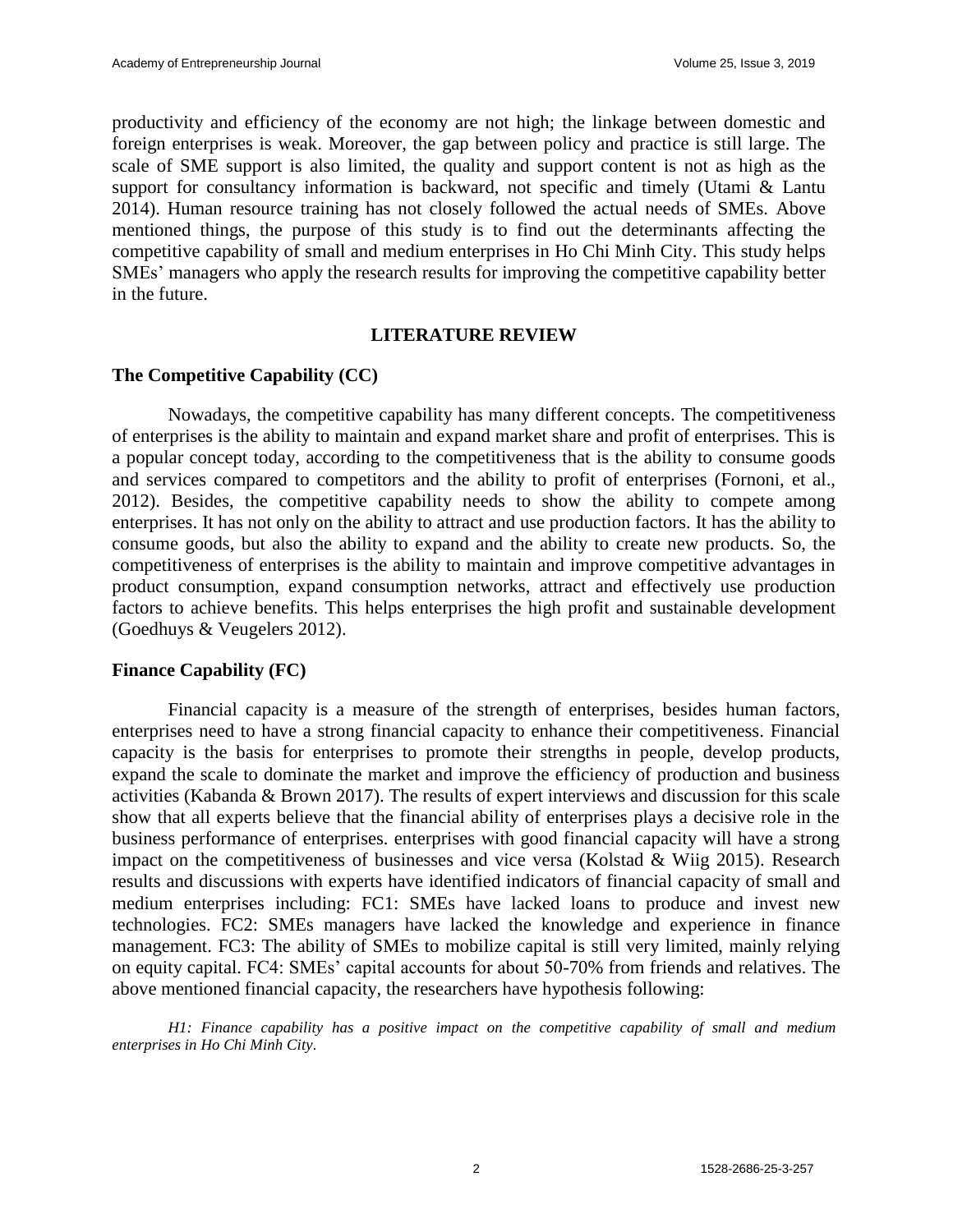### **Human resources (HR)**

Currently, there are many different views on human resources. According to the United Nations,

"*Human resources are all the knowledge, skills, experiences, capabilities and creativity of people who are related to the development of each individual and the country*."

The World Bank said that human resources are all human capital including physical strength, intellectual strength, professional skills of each individual. Thus, human resources are considered as a source of capital besides other types of physical capital: monetary capital, technology, natural resources. According to the International Labor Organization, a country's human resources are all people of the age who are capable of participating in labor. Human resources are understood in two meanings: In a broad sense, human resources are a source of labor for social production, providing human resources for development (Rosli & Norshafizah, 2013). Therefore, human resources including the entire population can develop normally. In a narrow sense, human resources are the working capacity of society, a source of socio-economic development, including working-age population groups, capable of participating in labor, Social production, that is, all individuals involved in the labor process, is the sum of the physical factors, their mental strength is mobilized into the labor process (Mazanai & Fatoki 2012). Besides, the researchers interviewed experts and group discussions for this scale showing that all experts believed that this factor has a great influencing on the competitiveness of small and medium enterprises. Research results showed that the observed variables of this scale include: HR1: SMEs have just implemented training programs for workers, not paying attention to the development of human resource quality. HR2: SMEs' human resource quality is the task of business priorities to improve the competitive capability. HR3: Most of staffs have not had professional training and lack of skills for working in SMEs. HR4: SMEs have not really set out the goals of training and developing human resources. The above mentioned human resources, the researchers have hypothesis following:

*H2: Human resources have a positive impact on the competitive capability of small and medium enterprises in Ho Chi Minh City.*

### **Technology capability (TC)**

Technology capability is a term that includes software, internet networks, computer systems used for data distribution and processing, exchange, storage and use of information. In a more understandable way, Information technology is the use of modern technology to create, process, transmit information, store and exploit information (Nura Ibrahim, 2016). Besides, technology is a key competitive tool for SMEs, technology determines product differentiation in terms of quality, brand and price. Technological innovation is a strategic requirement. SMEs have modern technology or technological know-how; the method of preserving know-how is an important factor to increase the competitiveness of enterprises (Smit & Watkins, 2012). The researchers interviewed experts and group discussions for this scale showing that all experts believe that this factor has a great influencing on the competitiveness of small and medium enterprises. The ability of enterprises is to innovate technology has a direct impact on improving labor productivity, lowering production costs, improve the competitiveness of enterprises including: TC1: SMEs have lacked facilitates to have the connection between individual and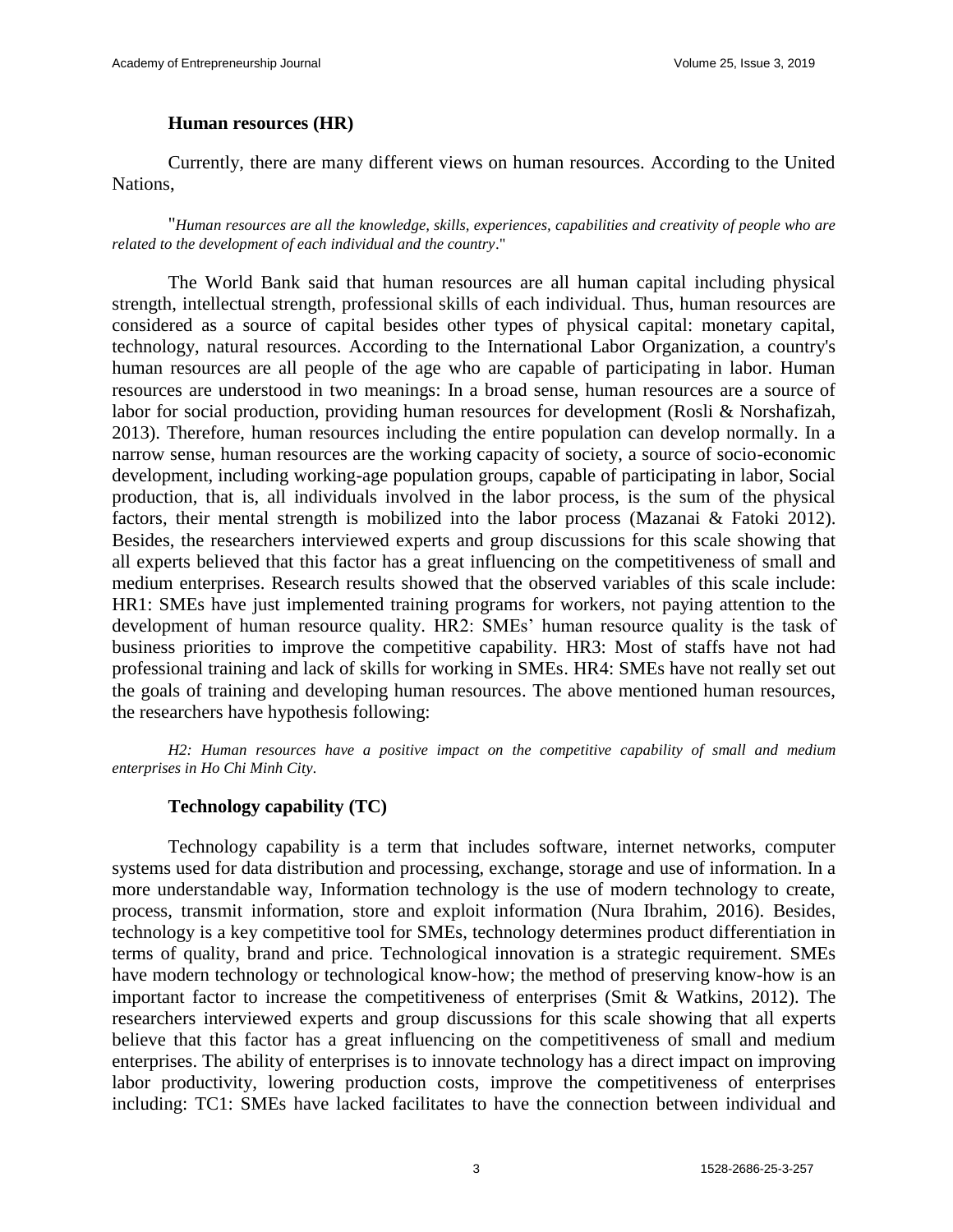organizations that affecting the competitive capability. TC2: SMEs have lacked technology applications for production and marketing activities that affecting the competitive capability. TC3: The technological and technical backwardness has created low and unstable products, limiting price competitiveness. TC4: SMEs have lacked to conduct research to innovate and improve the technology to suit the business strategy. The above mentioned technology capability, the researchers have hypothesis following:

*H3: Technology capability has a positive impact on the competitive capability of small and medium enterprises in Ho Chi Minh City.*

### **Marketing (MA)**

According to Olise, et al. (2014) the marketing capacity of enterprises is reflected in the ability to monitor, meet changes of customers, competitors and the environment. Marketing capacity is built based on 4 basic components, (1) Responding to customers, (2) Responding to competitors, (3) Macro environment and (4) Quality relationship with partners. Utami & Lantu (2014) also pointed out that the ability to meet customers, adapt to competitors, meet the market is related to business results. Research by Poufinas, et al. (2018) showed that business orientation has a close relationship with the marketing capacity of enterprises. Marketing capacity is the ability to capture changes in customers' needs for products and services in order to respond well to these changes. Therefore, this capacity is associated with the creative capacity of enterprises (Ndikubwimana, 2016). Researchers interviewed experts and has discussion for this scale showing that all experts believe that marketing capacity is essential in the operation of SMEs. It is an important tool to convey information about businesses such as product, service, image and reputation. This scale including: MA1: SMEs have lacked the marketing strategy that affecting the competitive capability. MA2: SMEs have lacked the promotion programs that affecting the competitive capability. MA3: SMEs have lacked the distribution channels and service quality. MA4: SMEs have lacked the activities of research and development (R&D). The above mentioned Marketing, the researchers have hypothesis following:

*H4: Marketing has a positive impact on the competitive capability of small and medium enterprises in Ho Chi Minh City.*

### **Management capability (MC)**

Sola et al. (2014) studied Management is the process of working with individuals, groups and other resources. Management capability challenges and assessments through achieving goals of organization and implementation of different skills. Therefore, managers need to have the management capabilities of leaders such as understanding certain knowledge of laws and tax systems in business, marketing, corporate finance, production and technology. According to Tang & Tang (2012), the managerial capacity in enterprises is considered as a determinant of the existence and development of enterprises. It expressed in such aspects as the qualifications of management staff (submission education, knowledge). Besides, it has the level of organization and management of enterprises such as the ability to organize the management apparatus, the division of functions and tasks of the departments. Management capability includes planning capacity (planning, strategy); speed of replacing personnel before changes. The level of organization and management of enterprises is reflected in the level of managers in planning development strategies for enterprises, building operational apparatus, organizing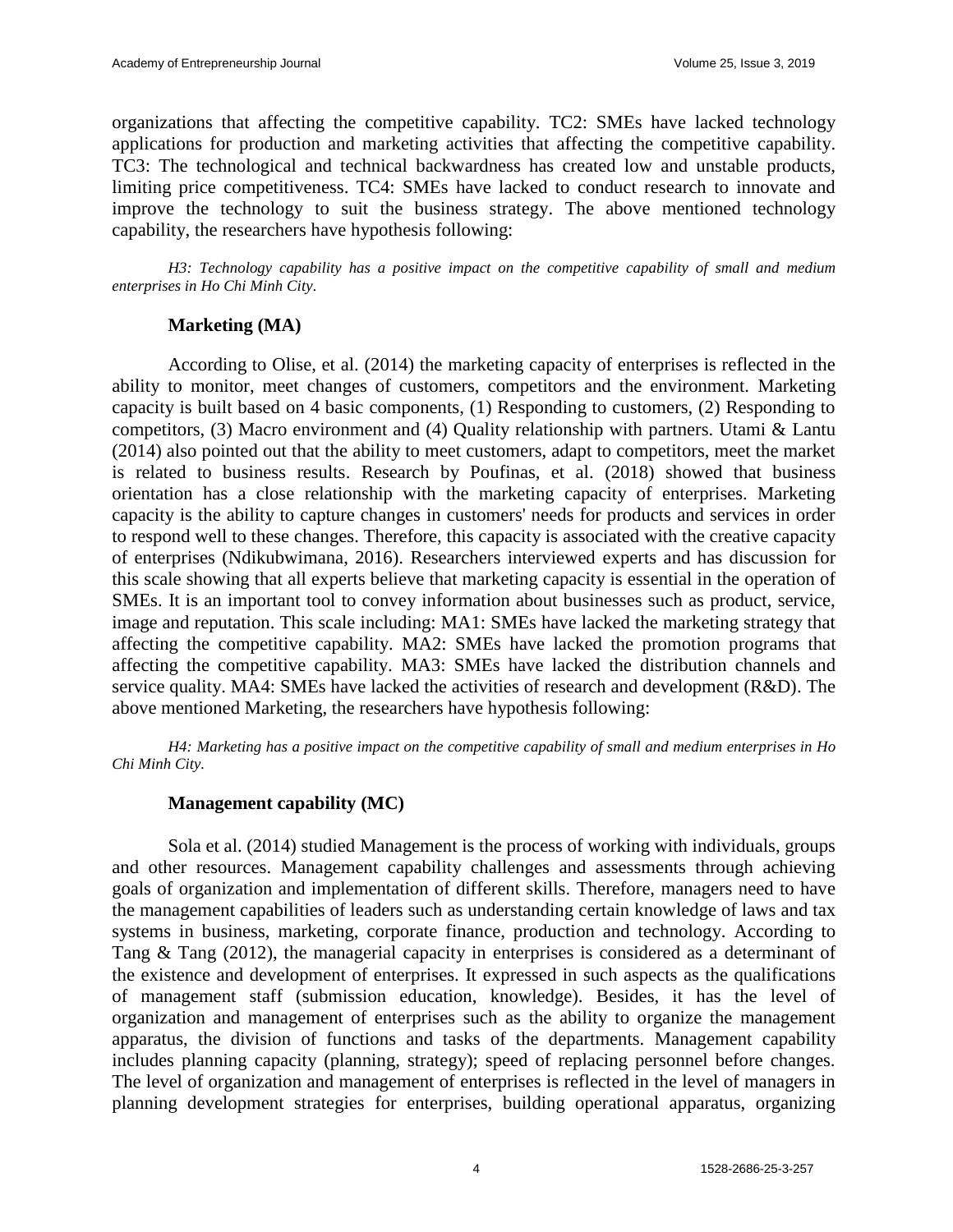departments and mobilizing ability (Mutlu & Aksoy, 2014). Researchers interviewed experts and has discussion for this scale showing that all experts believe that Management capability affecting the competitive capability of small and medium enterprises. This scale including: MC1: Managers of SMEs lack leadership skills that affecting the competitive capability. MC2: Managers of SMEs lack planning skills that affecting the competitive capability. MC3: Managers of SMEs lack problem-solving skills that affecting the competitive capability. The above mentioned management capability, the researchers have hypothesis following:

*H5: Management capability has a positive impact on the competitive capability of small and medium enterprises in Ho Chi Minh City.*

*Research model for factors affecting the competitive capability of small and medium enterprises in Ho Chi Minh City following:*



(Source: Researchers proposed)

### **FIGURE 1**

## **RESEARCH MODEL FOR FACTORS AFFECTING THE COMPETITIVE CAPABILITY OF SMALL AND MEDIUM ENTERPRISES IN HO CHI MINH CITY**

Figure 1 showed that five factors affecting the competitive capability of small and medium enterprises in Ho Chi Minh City. Five factors following: Finance capability (FC), Human resources (HR), Technology capability (TC), Marketing (MA) and Management capability (MC).

### **METHODS OF RESEARCH**

This study presents research methods and processes used. Research methods in the paper including a combination of qualitative and quantitative methods. Figure 2 shows the content of qualitative research in this section has presented the implementation method and qualitative research results to determine the preliminary scale of 5 factors affecting the competitive of small and medium enterprises with 23 observed variables. The content of preliminary quantitative research is to test the reliability of the scale and analyze 23 observed variables. In this article, it is in order to collect information for research topic, the author uses data secondary and primary data. Secondary data: the researchers collected the criteria used to study the competitive of small and medium enterprises in HCMC, the author has synthesized secondary data sources from documents, books, magazines, website, data from statistical agencies, excess benefit from research projects related to the topic, annual reports... Primary data: Information and data collected through surveys and consultations with 30 leaders and experts in business management (Hair & Anderson 2010). In addition, the paper used many different research methods. The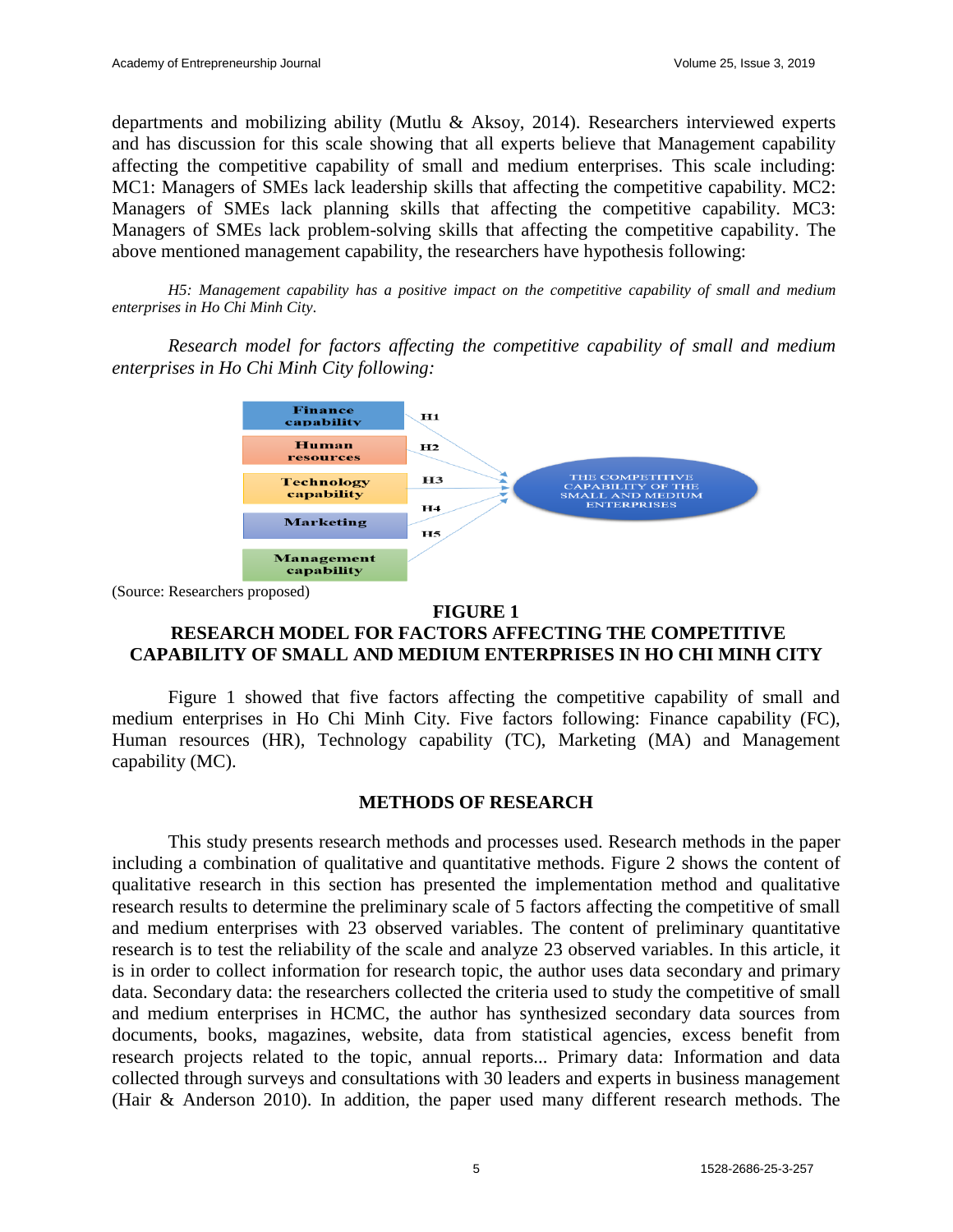researchers applied both qualitative and quantitative. Quantitative method examines numerical data and often requires the use of statistical tools to analyze data collected. This allows author to have the measurement of variables and relationships between them established. This type of data can be represented using figures and tables. Qualitative data is non-numerical and focuses on establishing patterns. Mixed methods are composed of both qualitative and quantitative research methods. Mixed methods allow for explanation of unexpected results. Through the article, the researchers have the research process for factors affecting the competitive capability of small and medium enterprises in HCMC that having three phases following (Hair & Anderson 2010).



(Source: Researchers proposed)

### **FIGURE 2**

## **RESEARCH PROCESS FOR FACTORS AFFECTING THE COMPETITIVE CAPABILITY OF SMALL AND MEDIUM ENTERPRISES IN HO CHI MINH CITY**

Research process has three phases following:

Phase 1: Preliminary research is carried out by available theoretical research methods and through in-depth interview techniques to explore, correct and develop key elements and components of the competitiveness. The researchers interviewed 30 leaders of SMEs. Besides, the researsher applied the expert methodology and based on 30 experts in business management consultation as group discussions to improve the scale and design of the questionnaire. The results of surveying 30 experts and 30 leaders who agreed that all of factors affecting the competitive capability of small and medium enterprises in HCMC. Finally, the researchers created a list of possible factors gathered from the literature reviews as mentioned in the above studies.

Phase 2: The researchers tested a reliability scale with Cronbach's Alpha coefficient and exploratory factor analysis. Completed questionnaires were directly collected from the surveyed managers related to small and medium enterprises in HCMC because the author spends less than 25 minutes finishing each survey. There are 400 managers (400 SMEs) observed among more than 20.000 managers represented and answered 23 questions but sample size of 395 managers processed, 05 samples lack of information. The primary sources of data collected from November 2018 to March 2019 in HCMC. The researchers surveyed by hard copy distributed. All data collected from the questionnaire are coded, processed by SPSS 20.0 and Amos. Any observational variables with a total correlation coefficient greater than 0.3 and Cronbach's Alpha coefficient greater than 0.7 would ensure reliability of the scale. This method is based on the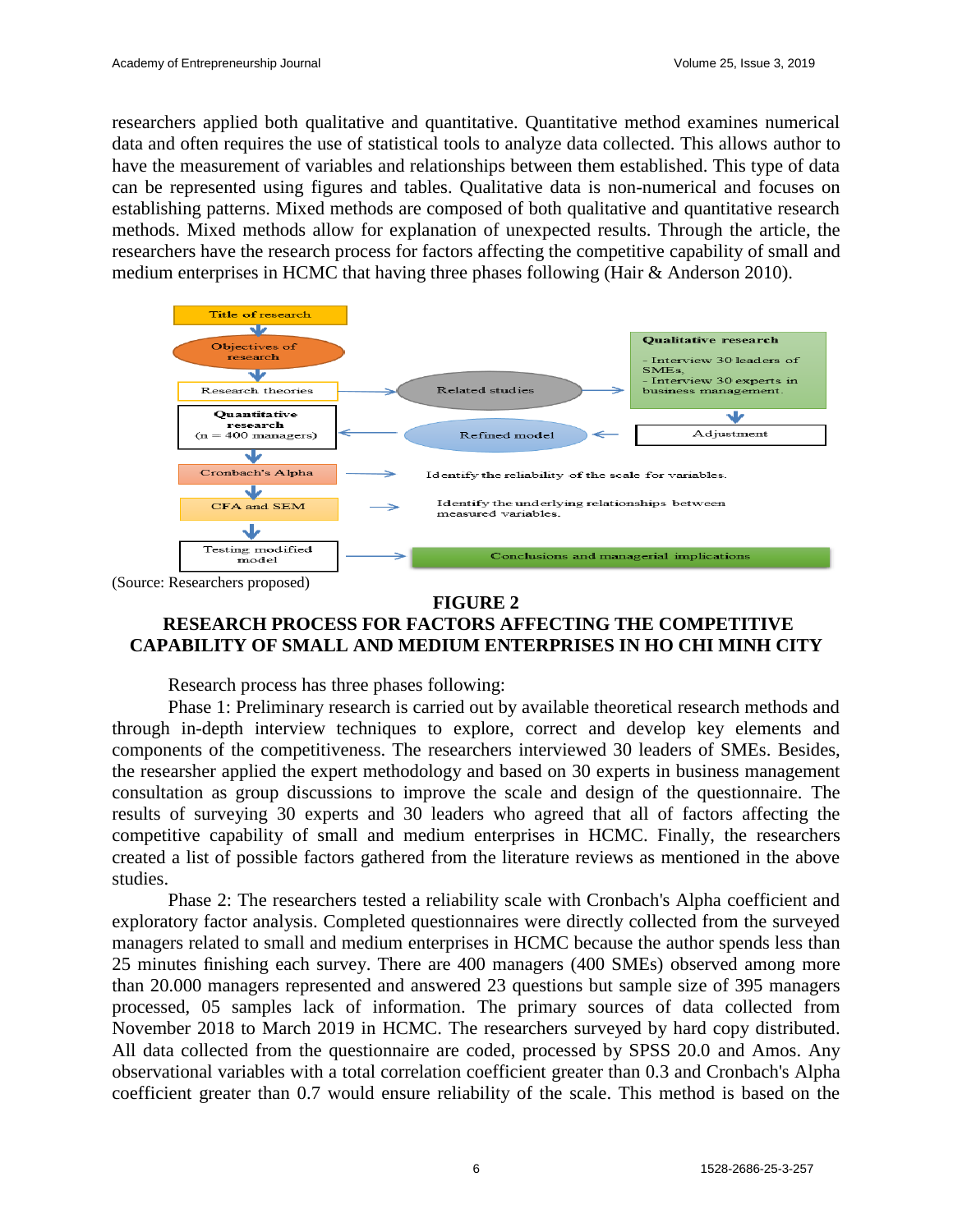Eigenvalue, the appropriate factorial analysis and the observed variables in the whole which are correlated when Average Variance Extracted is >50%, the KMO coefficient is within 0.5 to 1, Sig coefficient≤5%, the loading factors of all observed variables are>0.5. In addition, the researchers testing scale reliability with Cronbach's alpha coefficient and exploratory factor analyses (EFA) were performed. (Hair, et al., 1998).

Phase 3: The researchers had confirmatory factor analysis (CFA) and model testing with Structural Equation Modelling (SEM) analysis. The purpose of CFA helps the author to clarify: (1) Unilaterality, (2) Reliability of scale, (3) Convergence value, and (4) Difference value. A research model considered relevant to the data if Chi-square testing is P-value>5%; CMIN/df $\leq$ 2, some cases CMIN/df may be  $\leq$ 3 or $\leq$ 5; GFI, TLI, CFI  $\geq$ 0.9. However, according to recent researchers' opinion, GFI is still acceptable when it is greater than 0.8; RMSEA≤0.08. Apart from the above criteria, the test results must also ensure the synthetic reliability>0.6; Average Variance Extracted must be greater than 0.5 (Hair & Anderson 2010).

### **RESEARCH RESULTS**

Testing Cronbach's alpha for factors affecting the competitive capability of small and medium enterprises in Ho Chi Minh City following:

| Table 1                                                                                                                         |                         |  |  |  |  |  |  |
|---------------------------------------------------------------------------------------------------------------------------------|-------------------------|--|--|--|--|--|--|
| CRONBACH'S ALPHA FOR FACTORS AFFECTING THE COMPETITIVE CAPABILITY OF SMALL AND MEDIUM<br><b>ENTERPRISES IN HO CHI MINH CITY</b> |                         |  |  |  |  |  |  |
| Finance capability (FC)                                                                                                         | <b>Cronbach's Alpha</b> |  |  |  |  |  |  |
| FC1: SMEs have lacked loans to produce and invest new technologies                                                              |                         |  |  |  |  |  |  |
| FC2: SMEs managers have lacked the knowledge and experience in finance management                                               | 0.863                   |  |  |  |  |  |  |
| FC3: The ability of SMEs to mobilize capital is still very limited, mainly relying on equity capital                            |                         |  |  |  |  |  |  |
| FC4: SMEs' capital accounts for about 50-70% from friends and relatives                                                         |                         |  |  |  |  |  |  |
| Human resources (HR)                                                                                                            | <b>Cronbach's Alpha</b> |  |  |  |  |  |  |
| HR1: SMEs have just implemented training programs for workers, not paying attention to the development of                       |                         |  |  |  |  |  |  |
| human resource quality                                                                                                          | 0.940                   |  |  |  |  |  |  |
| HR2: SMEs' human resource quality is the task of business priorities to improve the competitive capability                      |                         |  |  |  |  |  |  |
| HR3: Most of staffs have not had professional training and lack of skills for working in SMEs                                   |                         |  |  |  |  |  |  |
| HR4: SMEs have not really set out the goals of training and developing human resources                                          |                         |  |  |  |  |  |  |
| Technology capability (TC)                                                                                                      | <b>Cronbach's Alpha</b> |  |  |  |  |  |  |
| TC1: SMEs have lacked facilitates to have the connection between individual and organizations that affecting                    |                         |  |  |  |  |  |  |
| the competitive capability                                                                                                      |                         |  |  |  |  |  |  |
| TC2: SMEs have lacked technology applications for production and marketing activities that affecting the                        |                         |  |  |  |  |  |  |
| competitive capability                                                                                                          | 0.949                   |  |  |  |  |  |  |
| TC3: The technological and technical backwardness has created low and unstable products, limiting price                         |                         |  |  |  |  |  |  |
| competitiveness                                                                                                                 |                         |  |  |  |  |  |  |
| TC4: SMEs have lacked to conduct research to innovate and improve the technology to suit the business                           |                         |  |  |  |  |  |  |
| strategy                                                                                                                        |                         |  |  |  |  |  |  |
| Marketing (MA)                                                                                                                  | <b>Cronbach's Alpha</b> |  |  |  |  |  |  |
| MA1: SMEs have lacked the marketing strategy that affecting the competitive capability                                          |                         |  |  |  |  |  |  |
| MA2: SMEs have lacked the promotion programs that affecting the competitive capability                                          | 0.941                   |  |  |  |  |  |  |
| MA3: SMEs have lacked the distribution channels and service quality                                                             |                         |  |  |  |  |  |  |
| MA4: SMEs have lacked the activities of research and development (R&D)                                                          |                         |  |  |  |  |  |  |
| Management capability (MC)                                                                                                      | <b>Cronbach's Alpha</b> |  |  |  |  |  |  |
| MC1: Managers of SMEs lack leadership skills that affecting the competitive capability                                          |                         |  |  |  |  |  |  |
| MC2: Managers of SMEs lack planning skills that affecting the competitive capability                                            | 0.882                   |  |  |  |  |  |  |
| MC3: Managers of SMEs lack problem-solving skills that affecting the competitive capability                                     |                         |  |  |  |  |  |  |
| The competitive capability (CC)                                                                                                 | <b>Cronbach's Alpha</b> |  |  |  |  |  |  |
| CC1: Finance capability affecting the competitive capability of small and medium enterprises in Ho Chi Minh                     |                         |  |  |  |  |  |  |
| City                                                                                                                            |                         |  |  |  |  |  |  |
| CC2: Human resources affecting the competitive capability of small and medium enterprises in Ho Chi Minh                        |                         |  |  |  |  |  |  |
| City                                                                                                                            | 0.869                   |  |  |  |  |  |  |
| CC3: Technology capability affecting the competitive capability of small and medium enterprises in Ho Chi                       |                         |  |  |  |  |  |  |
| Minh City                                                                                                                       |                         |  |  |  |  |  |  |
| CC4: Marketing and management capability affecting the competitive capability of small and medium                               |                         |  |  |  |  |  |  |
| enterprises in Ho Chi Minh City                                                                                                 |                         |  |  |  |  |  |  |

(Source: The researchers' collecting data and SPSS 20.0)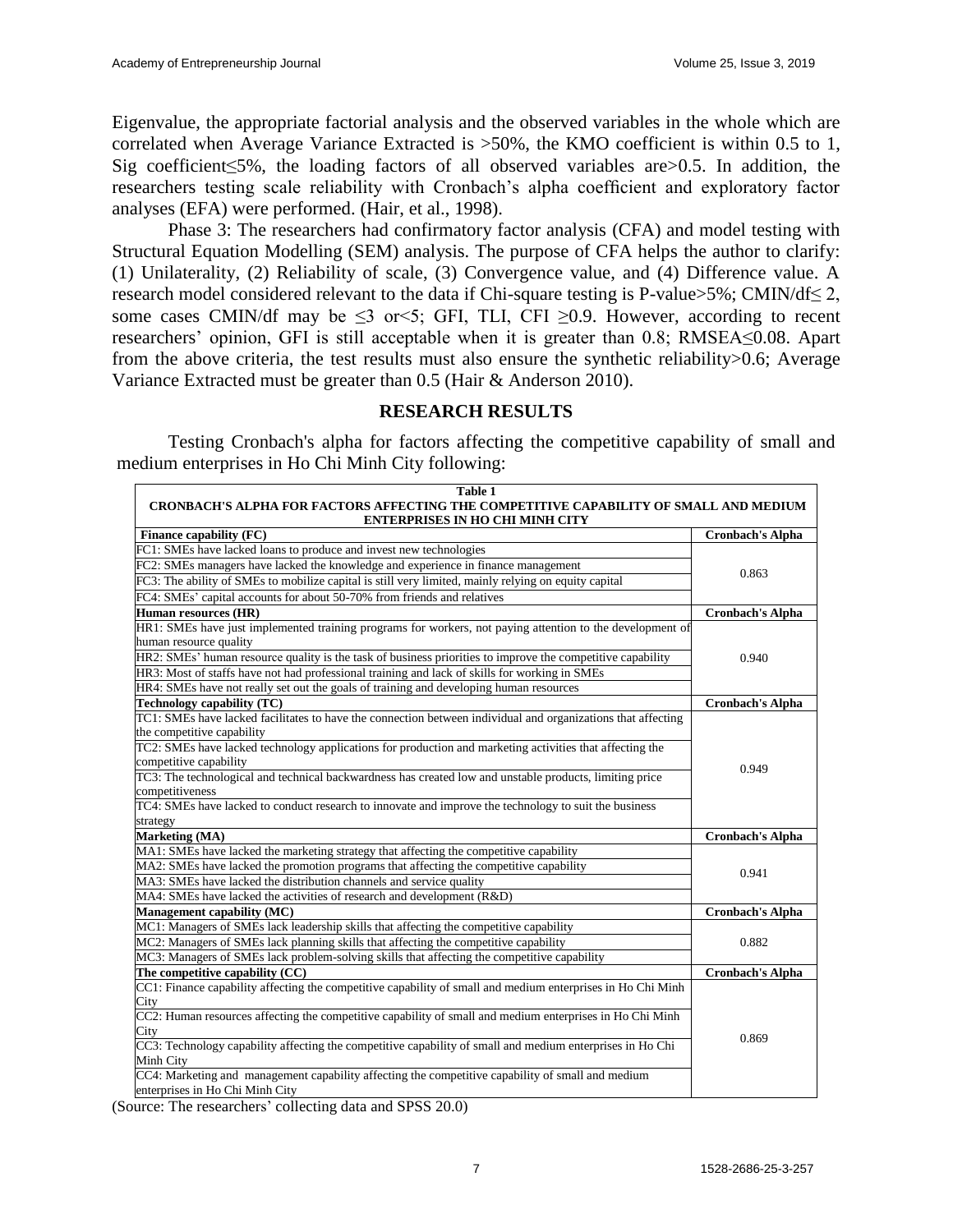Table 1 and Figure 3 showed that all of 23 variables surveyed Corrected Item-Total Correlation greater than 0.3 and Cronbach's Alpha if Item deleted greater than 0.7. Table 1 showed that Cronbach's Alpha for Finance capability (FC) is 0.863; Cronbach's Alpha for Human resources (HR) is 0.940; Cronbach's Alpha for Technology capability (TC) is 0.949; Cronbach's Alpha for Marketing (MA) is 0.941; Cronbach's Alpha for Management capability (MC) is 0.882 and Cronbach's Alpha for the competitive capability (CC) is 0.869. This showed that all of Cronbach's Alpha are very reliability. Such observations make it eligible for the survey variables after testing scale. This data was suitable and reliability for researching.

| Table 2<br><b>COEFFICIENTS FROM THE STRUCTURAL EQUATION MODELLING (SEM)</b> |      |           |       |                                             |       |       |       |               |  |
|-----------------------------------------------------------------------------|------|-----------|-------|---------------------------------------------|-------|-------|-------|---------------|--|
| <b>Relationships</b>                                                        |      |           |       | <b>Coefficient</b> Standardized Coefficient | S.E   | C.R.  | P     | Conclusion    |  |
| <sub>CC</sub>                                                               | ←--- | <b>MA</b> | 0.098 | 0.197                                       | 0.030 | 3.330 | ***   | H4: Supported |  |
| CC                                                                          | <--- | TC.       | 0.063 | 0.130                                       | 0.023 | 2.670 | 0.008 | H3: Supported |  |
| CC                                                                          | <--- | MC.       | 0.240 | 0.384                                       | 0.042 | 5.729 | ***   | H5: Supported |  |
| CC                                                                          | ←--- | HR        | 0.068 | 0.138                                       | 0.021 | 3.246 | 0.001 | H2: Supported |  |
| <sub>CC</sub>                                                               | ---- | FC        | 0.077 | 0.126                                       | 0.028 | 2.792 | 0.005 | H1: Supported |  |

 *Note: \*\*\* Significant at 1 percent (All t-tests are one-tailed)* (Source: The researchers' collecting data and SPSS 20.0, Amos)

Table 2 showed that column "P"<0.01 with significance level 0.01 and column "Conclusion" H1: supported; H2: supported; H3: supported; H4: supported and H5: supported. This showed that five factors affecting the competitive capability of small and medium enterprises in HCMC with significance level 0.01.



(Source: The researchers' collecting data, SPSS 20.0 and Amos).

#### **FIGURE 3 THE STRUCTURAL MODEL SHOWING THE STRUCTURAL LINKAGE BETWEEN MA, TC, MC, FC, HR AND CC**

Chi-square=412.205; df=201; p=0.000; Chi-square/df=2.051; GFI=0.918; TLI=0.966; CFI=0.973; RMSEA=0.052.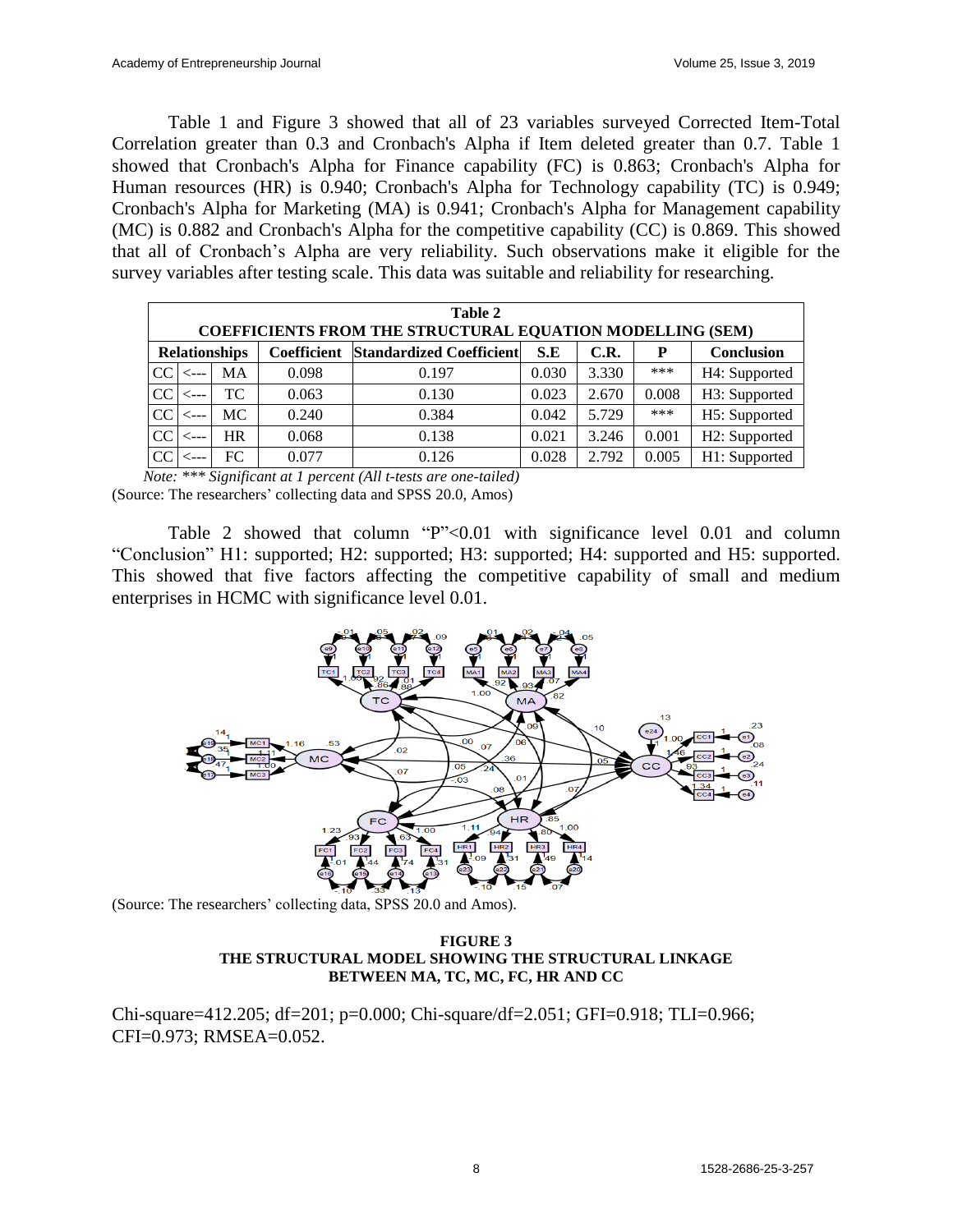### **CONCLUSIONS AND MANAGERIAL IMPLICATIONS**

### **Conclusions**

Small and medium enterprises play a huge role in the economic growth process of HCMC. SMEs operate in all areas of the national economy from industrial production, construction, trade, services... to meet the increasingly diverse and rich needs of consumers. Besides, SMEs also create jobs for workers, contributing to reducing unemployment; playing an important role in stabilizing and promoting economic growth; exploiting local resources, contributing to economic restructuring and promoting a dynamic economy. Moreover, research result showed that 400 managers surveyed and answered 23 questions but 395 samples processed. Finally, the findings of the study have five factors affecting the competitive capability of small and medium enterprises with significance level 0.01. Standardized coefficient of management capability (MC) is 0.384; Standardized coefficient of Marketing (MA) is 0.197; Standardized coefficient of human resources (HR) is 0.138; Standardized coefficient of technology capability is 0.130; Standardized coefficient of finance capability (FC) is 0.126. The researchers had managerial implications for policymakers continued to improve the competitive capability.

### **Managerial Implications**

Based above mentioned results, to enhance the competitive capability of SMEs in HCMC. The researchers had managerial implications for policymakers of HCMC following. (1) improving management capability: HCMC should support to train managers of SMEs to success in leadership who are to know how to communicate and evaluate employees accurately. Training is the most challenging part of the management of many professionals. When establishing a relationship with a new team, it is important to be frank and honest. In addition, SMEs should assess the reality and ability of employees to work and talk to them about the quality of work that is also necessary and must do regularly but avoid heavy, shooting even though managers still have to always ask them to do good. (2) Improving marketing: SMEs should create an impression for customers by the brand of the business associated with a product or service; thereby attracting customers at a suitable price. SMEs should construct a symbol to create in the minds of consumers and evoke all the information and expectations for products or services of the business. SMEs should identify the process of building and developing brands and constantly improve product quality to maintain firm brand in the market to meet customers' needs, increase market share of enterprises. (3) Improving human resources: SMEs should research and foster professional skills and business operations skills according to the business activities of enterprises for heads and key managers to improve the quality of business management. This will increase profits and improve the competitiveness. SMEs should evaluate the status of the quality of management staff and employees of enterprises as a basis to consolidate, arrange and adjust the staff to ensure the most effective quality. (4) Improving technology capability: SMEs continue investing in asset procurement, equipping with sufficient quantity and quality to meet the requirements of production and business plans of enterprises. SMEs should have a strategic plan that increasing the capital of enterprises by appropriate and feasible forms to ensure longterm stability with the lowest cost. SMEs should build up real business projects, suitable to the capacity of enterprises with specific plans and high feasibility. (5) Improving finance capability: HCMC has development Fund for enterprises established to support SMEs with projects, plans